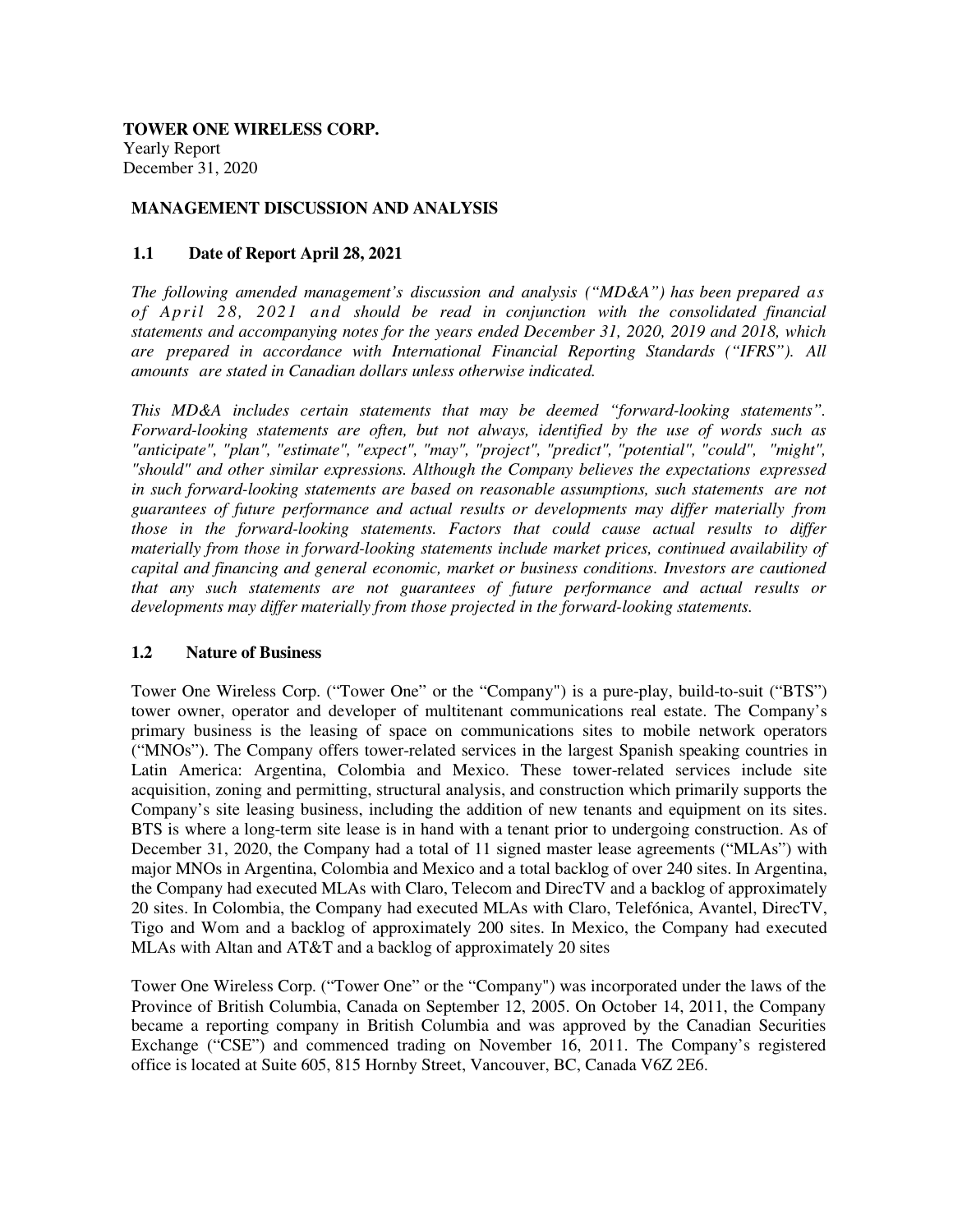On January 17, 2017, Tower One completed a Share Exchange Agreement (the "Agreement") with Tower Three SAS ("Tower Three") and the shareholders of Tower Three SAS. According to the Agreement, Tower One acquired Tower Three by issuing shares which resulted in the shareholders of Tower Three obtaining control of the Company (the "Acquisition"). Accordingly, this transaction was recorded as a reverse acquisition for accounting purposes, with Tower Three being identified as the accounting acquirer. The condensed consolidated interim financial statements are a continuation of the financial statements of Tower Three while the capital structure is that of the Company. The historical operation assets and liabilities of Tower Three are included in the condensed consolidated interim financial statements and the comparative figures are those of Tower Three.

Tower Three SAS was incorporated on December 30, 2015 under the Laws of Colombia. Tower Three has secured 4G LTE cellular tower development contracts in Colombia. The Company focuses primarily on building cellular towers in municipalities where there currently is very limited or no cellular coverage, which enhances the probability of multiple carriers sharing the tower and minimizes competitive risk.

On April 3, 2018, the Company acquired a 90% ownership interest in Comercializadora Mexmaken, S.A. de C.V. ("Mexmaken"). Mexmaken is a private company incorporated under the laws of the United Mexican State on September 9, 2015.

On March 1, 2019, the Company entered into an agreement to buy the remaining 30% ownership interest of TCTS from its previous shareholders for US\$ 80,000. With this agreement, Tower One Wireless owns 100% of the shares of TCTS.

On August 1, 2019, the Company entered into a 50% joint venture with an international operator (the "JV Partner") that has experience in running over 600 crews in their markets and installing Ericsson and Nokia equipment in Latin America. The strategic decision was made to enhance TCTS's ability to provide quality service to its customers and to leverage on the expertise in managing construction crews efficiently. As part of the agreement, the JV Partner made an investment of US\$250,000 into TCTS for a 50% ownership interest in the subsidiary. These funds were used for operations.

On October 18, 2019, the Company entered into a Share Purchase Agreement with the shareholder of Innervisions Telecom S.A.S. ("Innervisions") to acquire the remaining 10% ownership interest, through its Colombian Subsidiary, Tower Three S.A.S. To obtain the 10% ownership interest, the Company received the remaining 300 shares in exchange for a purchase price of COP \$7,000,000.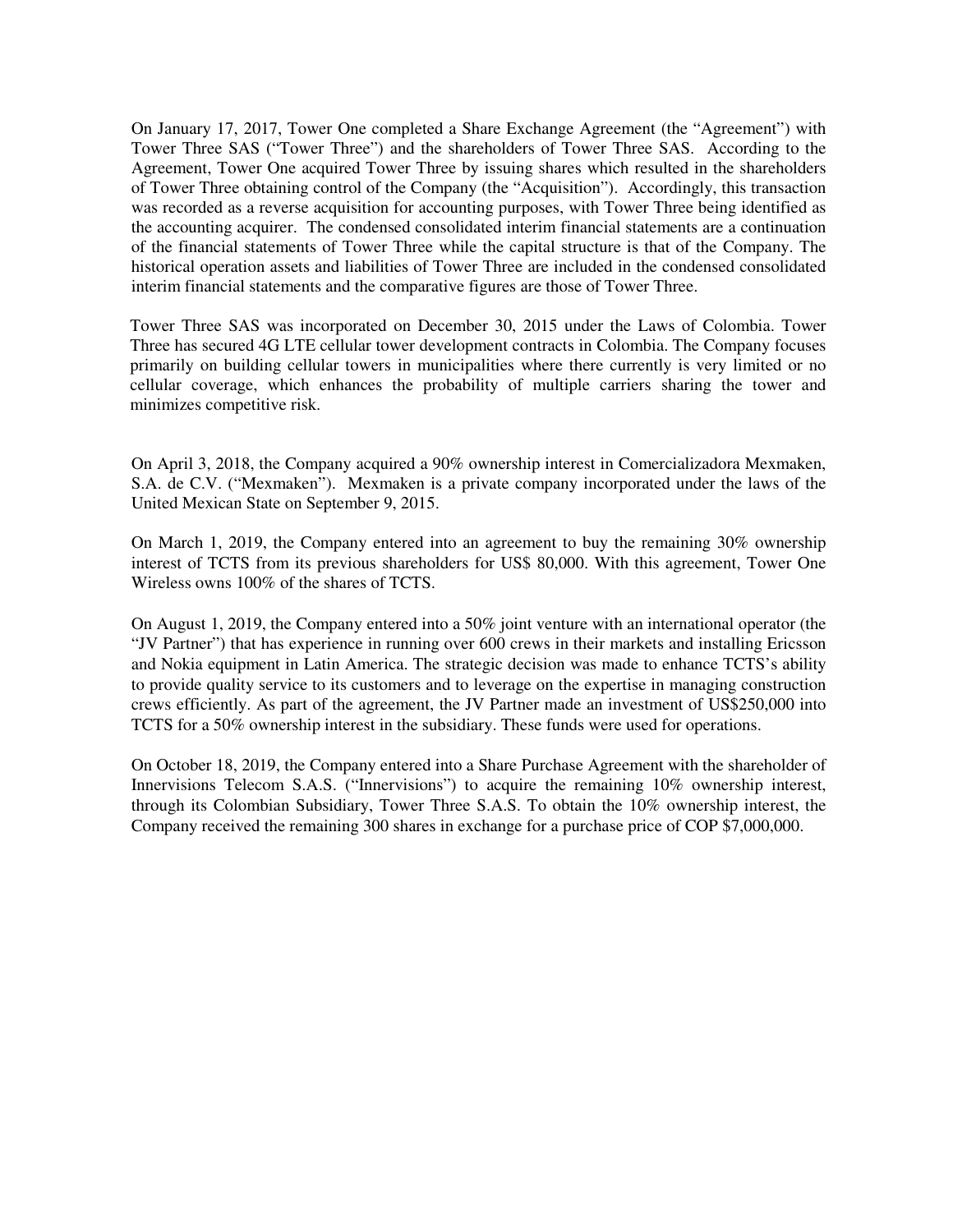# **1.3 Overall Performance**

Highlights during the year ending December 31, 2020:

- The Company has signed two new MLAs in Colombia with major MNOs.
- A total of 21 new towers were constructed during this year, and 17 new collocations were signed.
- As of December 31, 2020, an additional 210 sites were in different stages of Work in Progress (23 in Argentina, 169 in Colombia and 18 in Mexico).
- The Company announced that during the year 37 towers were sold in Mexico and 10 in Argentina.
- The Company announced a comprehensive update on recent company milestones throughout Argentina, Colombia, and Mexico. The Company now has a total ninety (90) completed wireless towers throughout Argentina, Colombia and Mexico, with thirty-six (36) collocations. Tower One has a backlog of over two hundred and forty sites awarded for Build To Suit "BTS" tower construction and intends to aggressively expand its portfolio of completed and tenanted towers throughout 2021.
- During the first and second quarter, the Company repaid 50% of the original principal amount of the convertible debentures for \$745,000.
- Management continued to actively focus on capital raising to support the Company's tower business and general working capital. As a result of this effort, the company was able to enter into a loan agreement, with a prestigious financial institution, as a subsequent event in March 2021.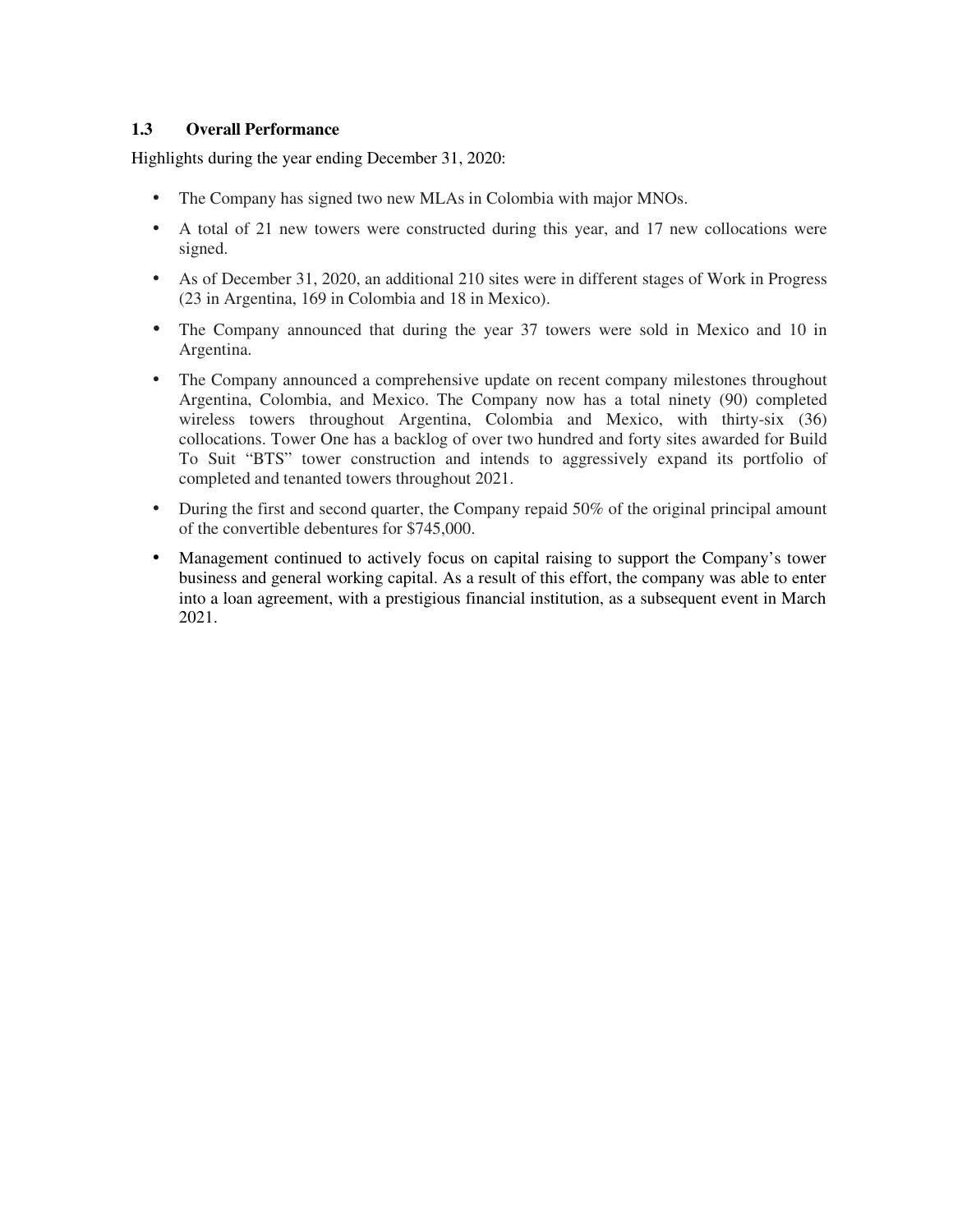# **1.4 Results of Operations**

|                                     | December 31, | December 31,  | December 31,  |
|-------------------------------------|--------------|---------------|---------------|
|                                     | 2020         | 2019          | 2018          |
|                                     |              |               |               |
| Net loss                            | (3,674,304)  | (8, 147, 268) | (9, 131, 285) |
| Basic and diluted loss per<br>share | (0.04)       | (0.13)        | (0.10)        |
| Cash                                | 122,759      | 56,629        | 346,103       |
| <b>Total Assets</b>                 | 11,109,460   | 16,001,049    | 12,581,840    |
| Non-Current Liabilities             | 1,737,225    | 4,284,401     | 1,188,226     |

Selected Annual Information and Results of Operations

During the year ended December 31, 2020, the Company incurred net loss from the operations of \$ 3,674,304 (December 31, 2019 - \$8,147,268). The decrease in net loss is mainly due to the increase of the company´s revenues of \$9,126,082 for the year-ended December 31, 2020 compared to \$5,413,594 for the year-ended December 31, 2019 This decreases in net loss was partially offset by an increase in operating expenses and cost of sales.

As at December 31, 2020, the Company had a negative working capital of \$19,124,583 from continuing operations (December 31, 2019- \$17,058,758) and an accumulated deficit of \$25,352,460 (December 31, 2019 - \$23,585,459). The decrease in the working capital during the year (2,065,825) was as a result of the decrease for the accounts receivable balance (641K), asset held for sale due to the dispositions (720K), the increase for the accounts payable and accrue liabilities (332K) and the increase for the interest payable (292K).

Total revenue increased to \$9,126,082 for the year ended December 31, 2020 compared to \$5,413,594 as of December 31, 2019, as a result of the sale of the 37 towers in Mexico and the sale of 10 towers in Argentina. The Company expects to generate revenues in 2021 mostly from monthly lease payments by MNOs on existing and future tower sites.

During the year ended December 31, 2020, the Company incurred professional fees in the amount of \$2,395,170 (December 31, 2019 – \$2,366,030).

During the year ended December 31, 2020, office and miscellaneous expenses decreased to \$869,732 compared to \$949,670 for the year ended December 31, 2019 mainly due to the decrease in the operations for Argentina.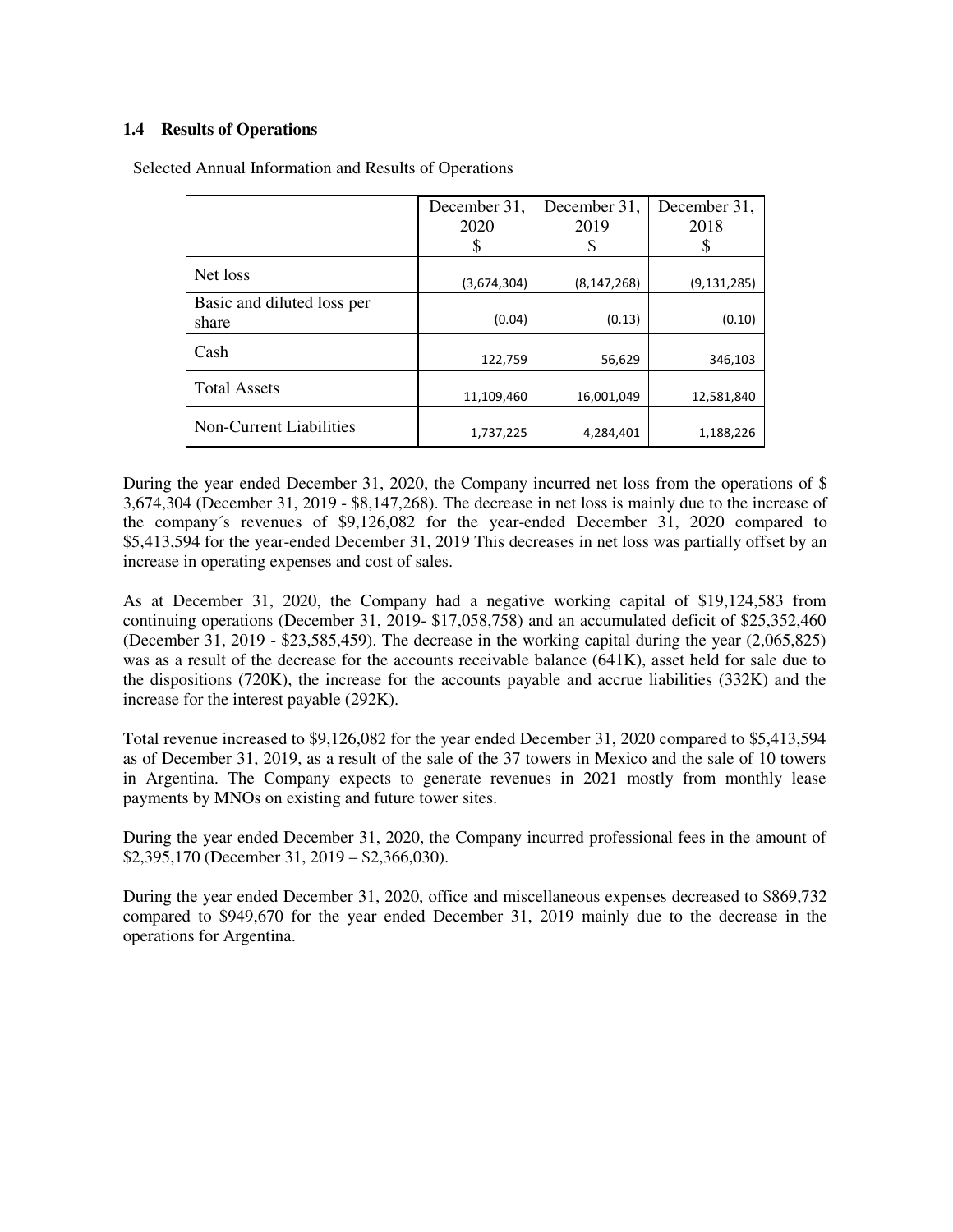During the year ended December 31, 2020, advertising and promotion increased to \$133,726 compared to \$46,789 for the year ended December 31, 2019 mainly due to a change on the marketing strategy decided by the management of the company.

During the year ended December 31, 2020, the Company incurred travel expense in the amount of  $$154,043$  (December 31, 2019 –  $$214,065$ ). The main reason for the decrease was the isolation due to COVID-19.

The Company incurred \$1,205,657 in interest, financing charges and bank charges during the year ended December 31, 2019 compared to \$1,912,553 in the prior year due to a reduction in the rates applied during 2020.

During the year ended December 31, 2020, maintenance and operation expenses decreased to \$942,370 from \$1,001,161 compared to December 31, 2019 mainly due to the efficiencies achieved by the Company incurring operating costs in order to generate revenue.

During the year ended December 31, 2020, the Company recorded \$508,446 in unrealized foreign exchange gain due to differences in functional and presentation currency which has been booked to accumulated other comprehensive loss. The Company's presentation currency is the Canadian Dollar. The functional currency of each of the entities included in the consolidated group is as follows: Tower One Wireless Corp. Canadian Dollar; Tower Three and Innervisions is the Colombian Peso; Evolution Technology S.A. and Tower 3 is the Argentina Peso; TCTS is the US Dollar; and Mexmaken is the Mexican Peso.

The results and financial position of a subsidiary whose functional currency is not the currency of a hyperinflationary economy is translated into the presentation currency using the following procedures:

- i. Assets and liabilities for each statement of financial position presented (i.e. including comparatives) are translated at the closing rate at the date of the statement of financial position;
- ii. Income and expenses for each statement presenting profit or loss and other comprehensive income (i.e. including comparatives) are translated at exchange rates at the dates of the transactions; and
- iii. All resulting exchange differences are recognized in other comprehensive income.

The results and financial position of a subsidiary whose functional currency is the currency of a hyperinflationary economy are translated into the presentation currency using the following procedures:

- i. All amounts (i.e. assets, liabilities, equity items, income and expenses, including comparatives) are translated at the closing rate at the date of the most recent statement of financial position, except that
- ii. When amounts are translated into a non-hyperinflationary presentation currency (i.e. CAD), comparative amounts remain unchanged from those reported in the prior periods.

When an entity's functional currency is the currency of a hyperinflationary economy, the entity shall restate its financial statements in accordance with IAS 29 – Financial Reporting in Hyperinflationary Economies before applying the translation method described above. When the economy ceases to be hyperinflationary and the entity no longer restates its financial statements in accordance with IAS 29, it shall use as the historical costs for translation into the presentation currency the amounts restated to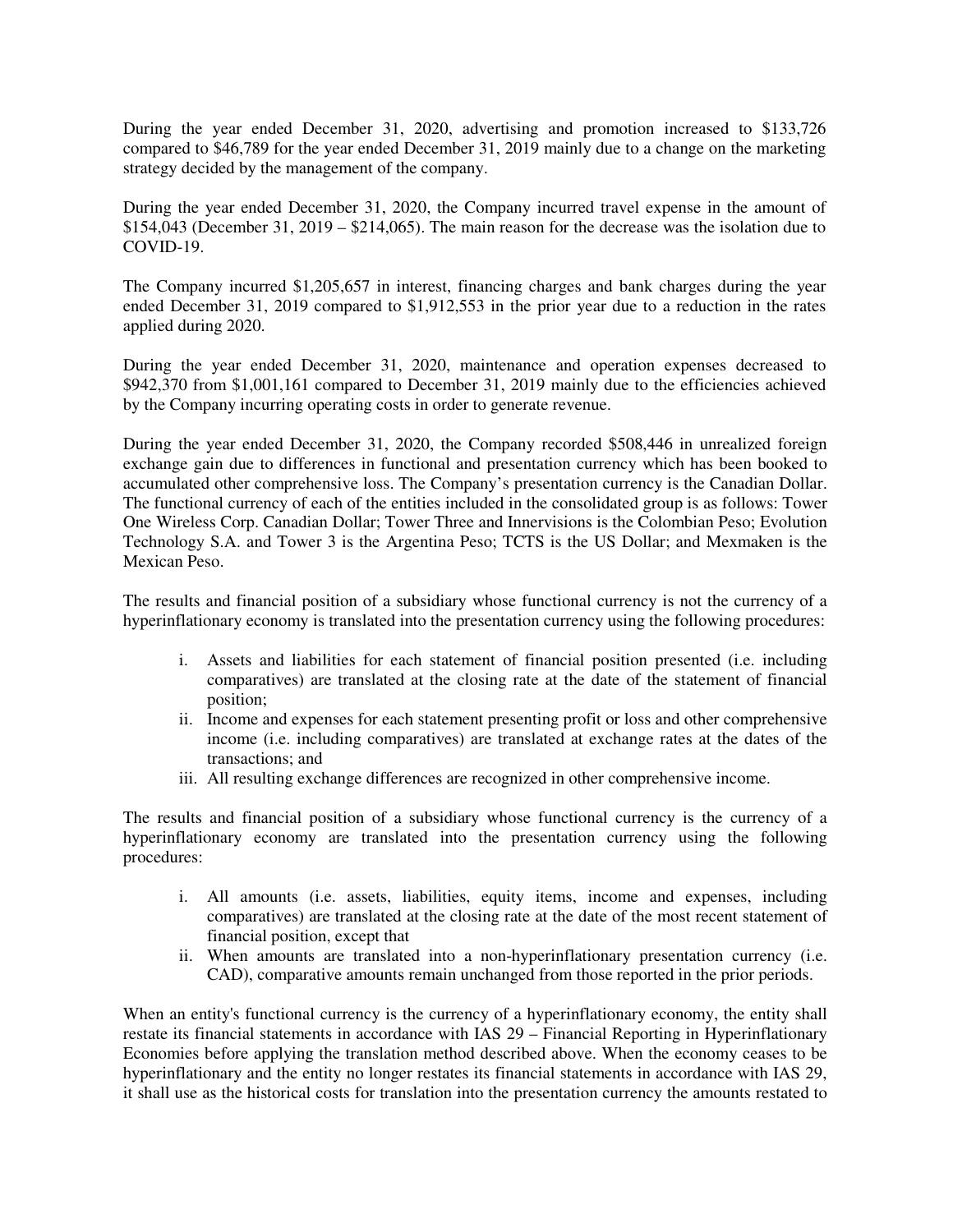the price level at the date the entity ceased restating its financial statements.

|                                                                      | December 31, | September<br>30, | June 30,     | March 31,  | December<br>31, | September<br>30, | June 30,     | March 31,  |
|----------------------------------------------------------------------|--------------|------------------|--------------|------------|-----------------|------------------|--------------|------------|
|                                                                      | 2020         | 2020             | 2020         | 2020       | 2019            | 2019             | 2019         | 2019       |
|                                                                      | \$           | \$               | \$           | \$         | \$              | \$               | Ś.           | \$         |
| Revenue                                                              | 1,798,832    | 542,323          | 4,150,141    | 2,634,786  | $-185,606$      | 841,491          | 266,724      | 4,490,985  |
| Net loss from<br>continuing<br>operations                            | $-655,268$   | $-1,858,471$     | $-1,371,737$ | 211,172    | $-4,272,091$    | $-2,578,192$     | $-2,598,967$ | 1,301,982  |
| Basic and diluted<br>loss per share<br>from continuing<br>operations | 0            | $\mathbf 0$      | $\Omega$     | $\Omega$   | $-0.09$         | $-0.02$          | $-0.03$      | 0.01       |
| Cash                                                                 | 122,759      | 125,780          | 256,976      | 55,586     | 56,629          | 166,943          | 48,325       | 247,534    |
| <b>Total Assets</b>                                                  | 11,109,460   | 9,973,575        | 11,310,973   | 14,097,343 | 16,001,049      | 15,243,472       | 15,857,084   | 15,125,858 |
| Non-Current<br>Liabilities                                           | 1,737,225    | 1,670,462        | 4,029,920    | 4,020,786  | 4,284,401       | 1,894,082        | 3,027,561    | 2,269,698  |

# **Selected Quarterly Information**

Significant factors and trends that have impacted Tower One's results during the years presented above include the following:

- a) The gain on net monetary position in the total amount of \$318,659 was recorded during the year ended December 31, 2020 due to Argentina being in a hyper-inflationary economy
- b) The impairment of investments in the total amount of \$441,292 incurred in the fourth quarter of 2019 was a one-time expense; in 2019 the amount recorded in the fourth quarter related to impairment of investments was \$1,531,742.
- c) During the second and the fourth quarter the company sold towers in Mexico for the total of \$5,119,888, that explains the revenue increase for those periods. Also, during the first quarter the towers that were allocated as held for sale in 2019 were actually sold in Argentina for a total of \$1,274,154, explaining the revenue increase for that period.

# **1.5 Liquidity and Capital Resources**

As at December 31, 2020, the Company has total assets of \$11,109,460, cash of \$122,759 and a negative working capital from operations of \$19,124,583. The decrease in working capital is primarily due to building towers, operating activities and the increase of the current portion of Bonds Payable.

During the year ended December 31, 2020, the Company received \$398,219 from operating activities compared to \$3,119,626 during the year ended December 31, 2019.

During the year ended December 31, 2020, the Company spent \$2,656,546 primarily on building towers, compared to \$3,634,144 during the year ended December 31, 2019.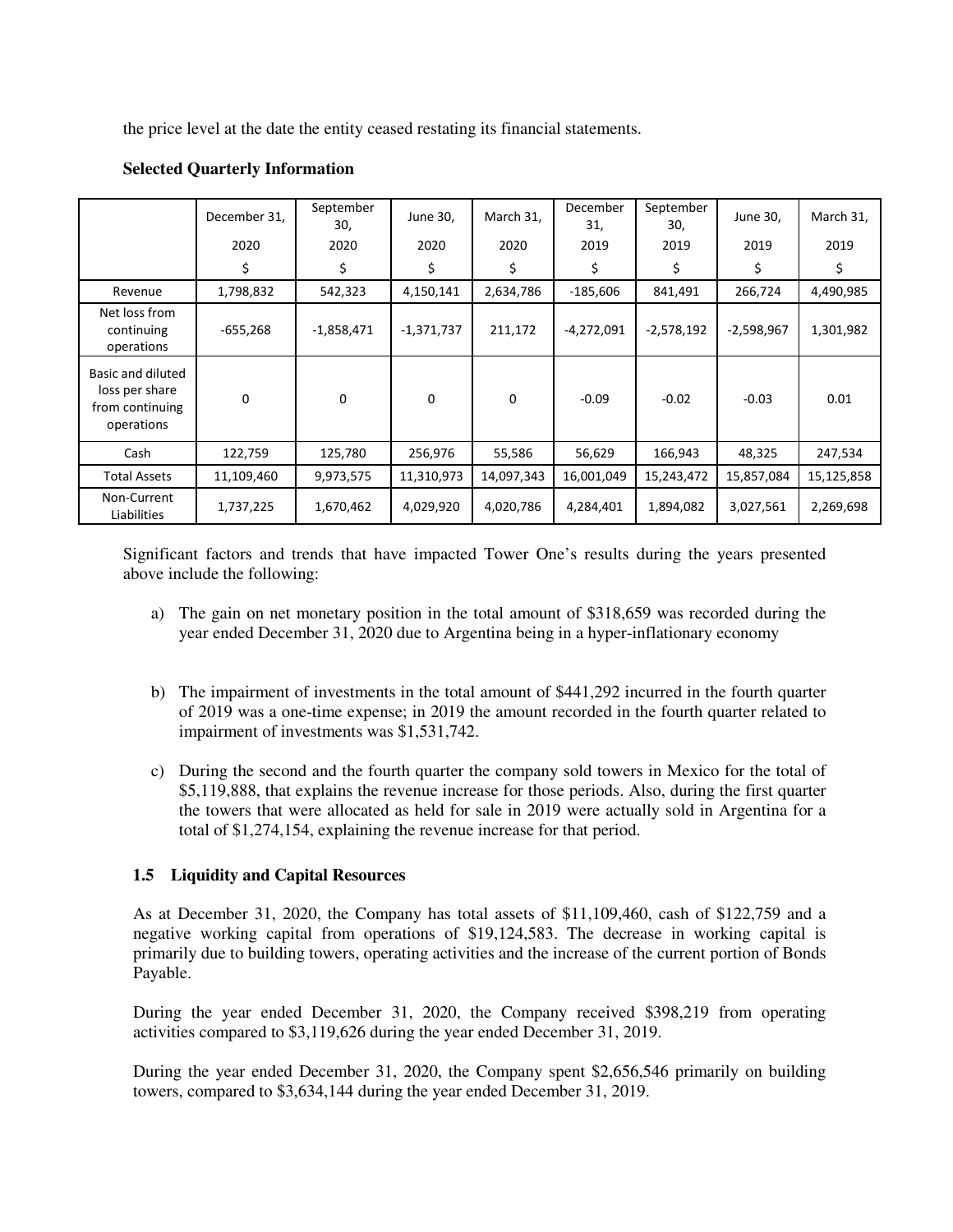During the year ended December 31, 2020, the Company didn't receive cash from bonds payable (\$859,560 – December 31, 2019), loans of \$2,533,479 (\$1,173,953 – December 31, 2019), loans from related parties of \$713,646 (\$1,969,187 – December 31, 2019); repaid loans for \$66,258 (\$1,467,004 – December 31, 2019), loans from related parties for \$833,951 (\$1,140,500 – December 31, 2019) and convertible debt for \$745,000 (\$750,000– December 31, 2019).

At December 31, 2020, share capital was \$16,900,668 comprising 94,103,732 issued and outstanding common shares and outstanding. There are no common shares held in escrow as of December 2020.

At present, the Company's operations generate minimal cash inflows and its financial success after December 31, 2020 is dependent on management's ability to continue to obtain sufficient funding to sustain operations of building towers in municipalities where there currently is very limited or no cellular coverage, which enhances the probability of multiple carriers sharing the tower and minimizes competitive risk.

The Company may not be able to generate enough cash flows from its operations in the foreseeable future to support its working capital needs. As a result, the Company will have to rely on funding through future equity issuances and through short-term and long term borrowing in order to finance ongoing operations and the construction of cellular towers. The ability of the Company to raise capital will depend on market conditions and it may not be possible for the Company to issue shares on acceptable terms or at all.

# **1.6 Share Capital**

As at December 31, 2020, the Company had 94,103,732 common shares issued and during the year the escrow shares were released upon achieving the performance obligations. As at December 31, 2020, no common shares remain in escrow (2019 – 30,000,000 common shares).

# **1.7 Share Purchase Warrants**

As at December 31, 2020, the Company had 921,780 warrants issued and outstanding.

# **1.8 Stock Options**

As at December 31, 2020, the Company had 1,275,000 stock options issued and outstanding of which all the options are exercisable.

#### **1.9 Off Balance Sheet Arrangements**

There are no off-balance sheet arrangements to which the Company is committed. The Company is not a party to any off-balance sheet arrangements that have, or are reasonably likely to have, a current or future material effect on the Company's financial condition, changes in financial condition, revenues, expenses, results of operations, liquidity, capital expenditures or capital resources.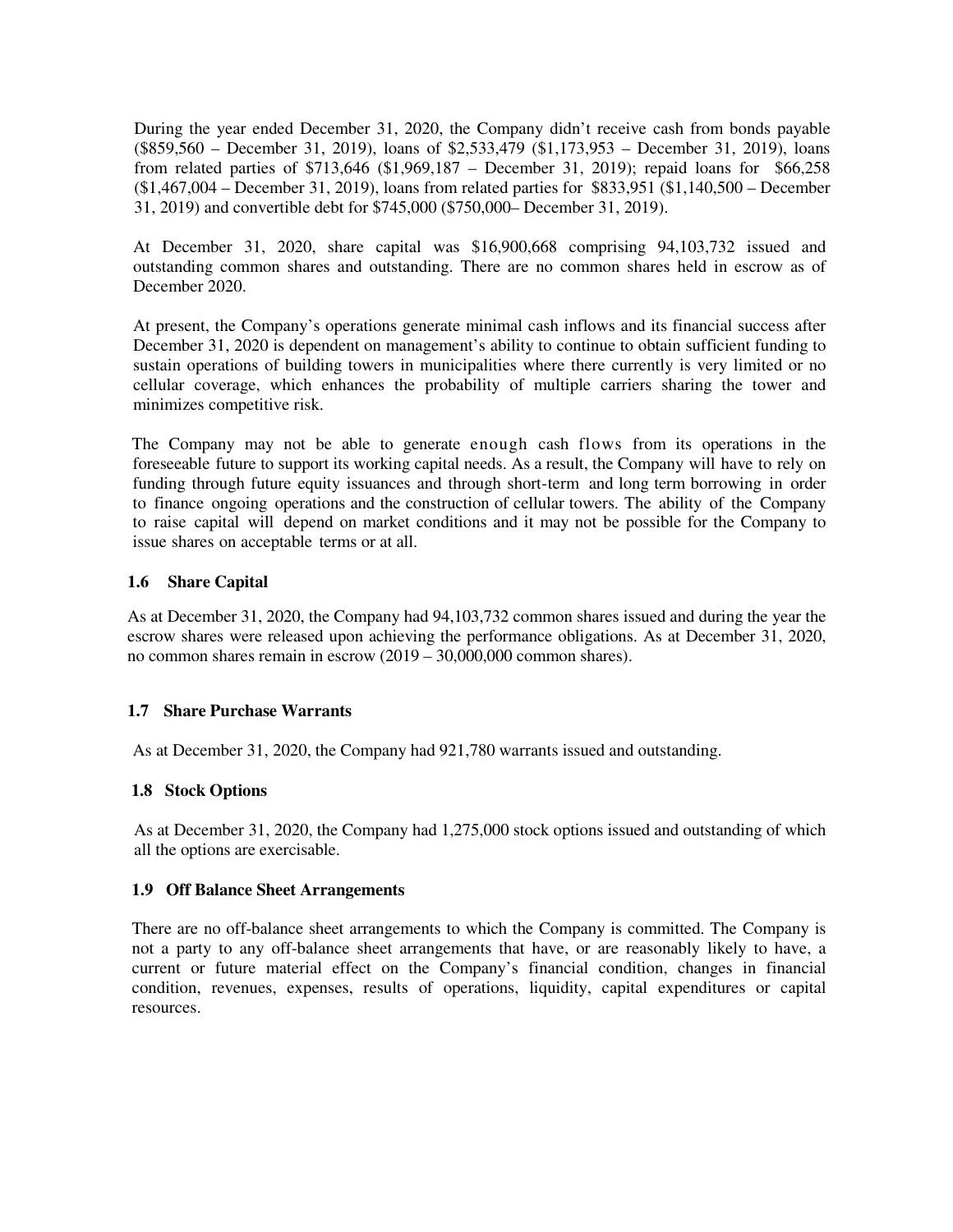#### **1.10 Transactions with Related Parties**

Loans payable to related parties include loans and advances received from related individuals and companies. As at December 31, 2020 and December 31, 2019, the Company has the following loan balances with related parties: Balance, December 31,

|           | $D$ anance, $D$ cecinoci $D1$ , |             |           |                |
|-----------|---------------------------------|-------------|-----------|----------------|
| 2020      | 2019                            | Currency    | Rate      | Terms          |
| \$        | \$                              |             | %         |                |
|           |                                 |             |           | Unsecured, due |
| 3,839,459 | 4,047,119                       | US\$        | 12% - 18% | on demand      |
|           |                                 | Colombian   |           | Unsecured, due |
| 18,546    | $\overline{\phantom{0}}$        | Pesos       | 0%        | on demand      |
|           |                                 | Argentinian |           | Unsecured, due |
| 12,743    | 13,068                          | Pesos       | 18%       | on demand      |
| 3,870,748 | 4,060,187                       |             |           |                |
|           |                                 |             |           |                |

During the year ended December 31, 2020, the Company has incurred interest expense of \$352,439 (US\$262,994) (2019 –\$492,729; 2018 – \$311,102) in connection with the related party loans noted above. As at December 31, 2020, \$562,260 (2019 – \$252,144) of unpaid interest and loan penalties have been included within interest payable on the consolidated statement of financial position.

Key management personnel receive compensation in the form of short-term employee benefits, share-based payments, and post-employment benefits. Key management personnel include the Chief Executive Officer, Chief Financial Officer, and Chief Operating Officer. The remuneration of key management is as follows (expressed in US\$):

|                                 | 2020      | 2019    | 2018    |
|---------------------------------|-----------|---------|---------|
|                                 |           |         |         |
| Consulting fees paid to the CEO | 468,300   | 204,000 | 165,605 |
| Consulting fees paid to the COO | 320,300   | 204,000 | 114,546 |
| Consulting fees paid to the CFO | 336,300   | 262,100 | 99,092  |
|                                 | 1,124,900 | 670.100 | 379,243 |

The remuneration of the CEO/COO/CFO are included in professional fees and consulting in the consolidated statements of comprehensive loss.

During the year ended December 31, 2018 the Company granted stock options to directors and officers resulting in share-based compensation of \$1,913,692.

As at December 31, 2020, \$692,100 (2019 – 147,631) of related party payables are included in accounts payable and accrued liabilities in the consolidated statement of financial position.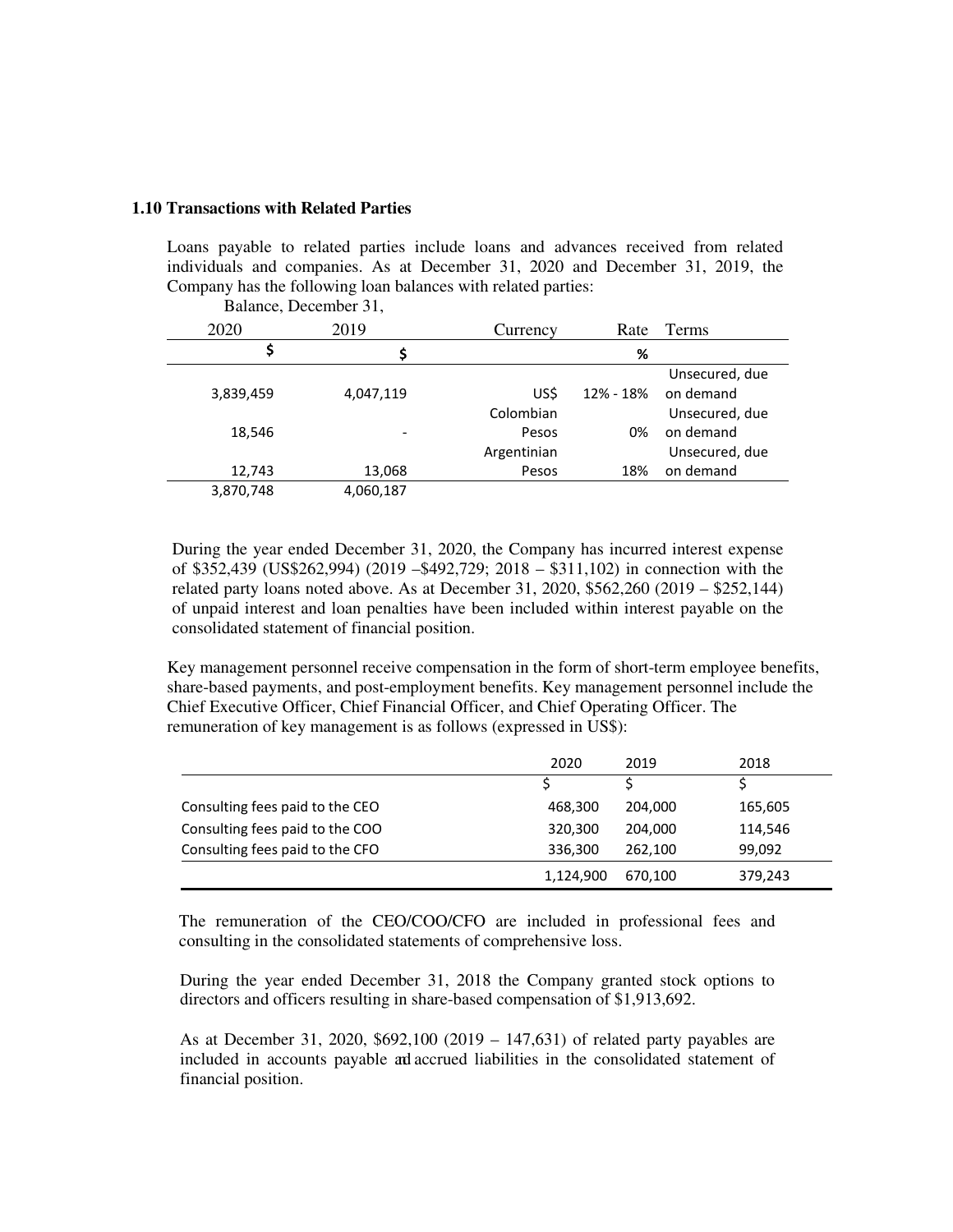### **1.11 Subsequent Events**

- 1) On March 11, 2021, the Company entered into a loan agreement with a commercial bank for up to \$11 million (Colombian Peso \$31,632,000,000). Under the agreement, the Company would incur costs for taxes and commission of 1.47% payable on any loan advances. The Company received gross \$1.5 million (Colombian Peso \$4,400,000,000) on March 17, 2021 on which they paid commission fees and taxes of \$187,000 (Colombian Peso \$ 533,000,000). On April 12, 2021, the Company received gross COP \$3,182,000,000 on April 12, 2021 (CAD \$1.1M). This amount was not subject to any amounts withheld.
- 2) On April 6, 2021, the Company and a third party Commerk ("Commerk") entered into an agreement with a 7 year term for construction projects the first one being the construction of 220 towers. Commerk is committed to spend 25% of the construction cost. The spending made by Commerk will be treated as a debt and will accrue interests at 6.2%.

#### **1.12 Changes in Accounting Policies**

The preparation of financial data is based on accounting principles and practices consistent with those used in the preparation of the audited financial statements of the Company as at December 31, 2019.

The condensed consolidated interim financial statements should be read in conjunction with the Company's audited financial statements for the year ended December 31, 2020.

The following is a summary of significant accounting policies used in the preparation of the consolidated financial statements:

- Loss per Share
- Revenue recognition
- Foreign currency translation
- Property and equipment
- Intangible asset
- **Impairment**
- Share Capital
- Share-based payments
- Income taxes
- **Provisions**
- Financial Instruments
- IFRS-16 Leases (implemented in 2019)

#### **1.13 Financial Instruments and Other Instruments**

As at December 31, 2020, the Company's financial instruments consist of cash, amounts receivable, other receivables, bank indebtedness, accounts payable and accrued liabilities, customer deposits, interest payable, promissory note payable, convertible debentures, loans payable, loans from related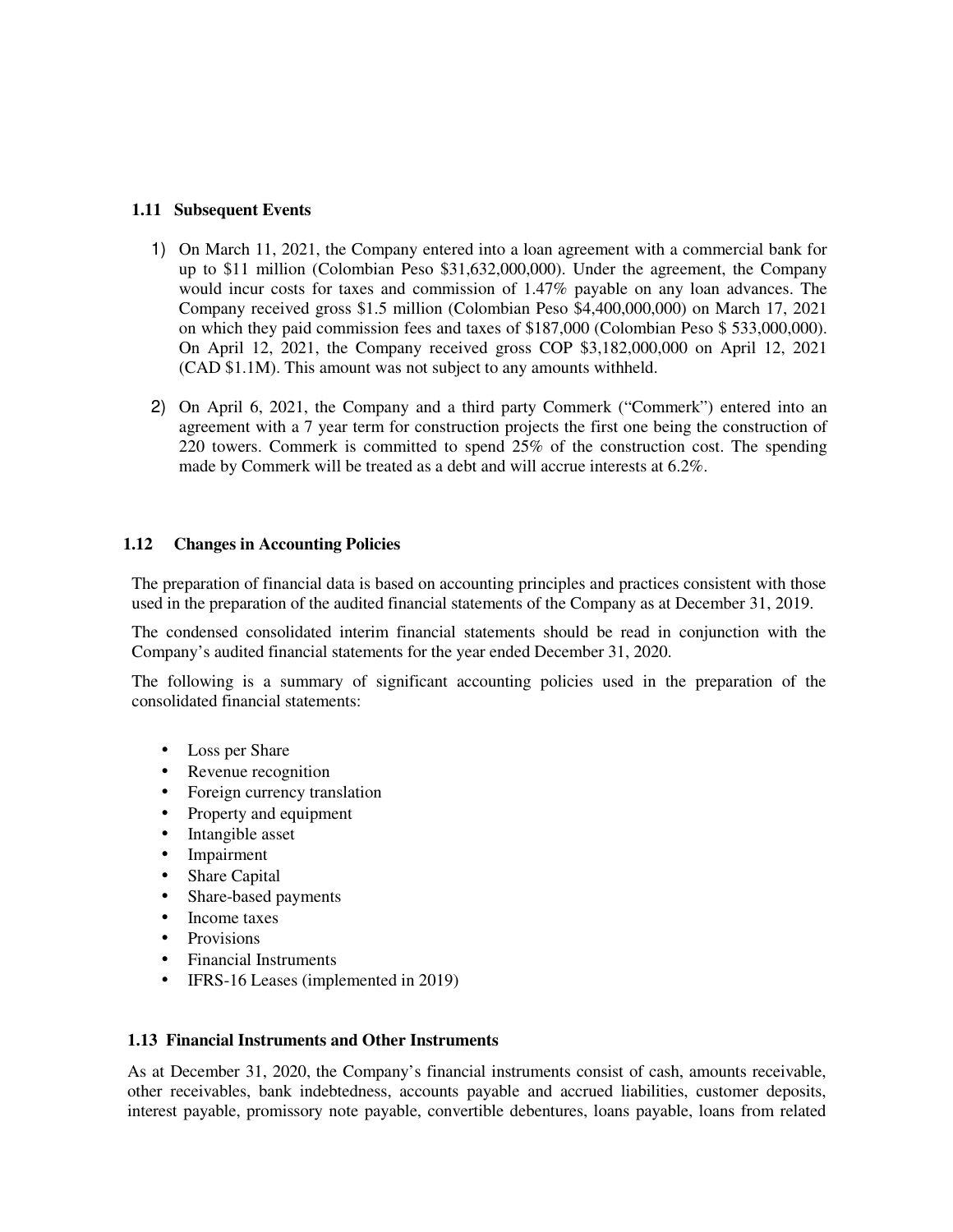parties, bonds payable and lease liabilities.

The Company provides information about financial instruments that are measured at fair value, grouped into Level 1 to 3 based on the degree to which the inputs used to determine the fair value are observable.

- Level 1 fair value measurements are those derived from quoted prices in active markets for identical assets or liabilities.
- Level 2 fair value measurements are those derived from inputs other than quoted prices included within Level 1, that are observable either directly or indirectly.
- Level 3 fair value measurements are those derived from valuation techniques that include inputs that are not based on observable market data.

Cash is measured using level 1 fair value inputs. The carrying values of the amounts receivable, other receivables, bank indebtedness, accounts payable and accrued liabilities, customer deposits, interest payable, promissory note payable, convertible debentures, loans payable and loans from related parties approximate their fair values because of the short-term nature of these instruments. The bond payable and lease liabilities is classified as level 3.

The Company is exposed to varying degrees to a variety of financial instrument related risks:

#### *Credit risk*

Credit risk is the risk of financial loss to the Company if a customer or counterparty to a financial instrument fails to meet its contractual obligations. Financial instruments that potentially subject the Company to concentrations of credit risk consist principally of cash. To minimize the credit risk the Company places cash with a high credit quality financial institution.

With respect to its accounts receivable, the Company assesses the credit rating of all customers and maintains provisions for potential credit losses, and any such losses to date have been within management's expectations. The Company's credit risk with respect to accounts receivable and maximum exposure thereto is \$1,166,502 (2019 - \$1,808,397). Accounts receivable are shown net of provision of credit losses of \$36,381 (2019 - \$179,868)

#### *Interest rate risk*

Interest rate risk is the risk that future cash flows of the Company's assets and liabilities can change due to a change in interest rates. Loans payable have a fixed interest rate between 12% and 18%, and cash earns interest at a nominal rate. The Company is not exposed to significant interest rate risk.

Fair value estimates of financial instruments are made at a specific point in time, based on relevant information about financial markets and specific financial instruments. As these estimates are subjective in nature, involving uncertainties and matters of significant judgment, they cannot be determined with precision. Changes in assumptions can significantly affect estimated fair values.

# *Liquidity risk*

Liquidity risk is the risk that the Company will not be able to meet its financial obligations as they fall due. The Company's objective in managing liquidity risk is to ensure that it has sufficient liquidity available to meet its liabilities when due. The Company uses cash to settle its financial obligations as they fall due. The ability to do this relies on the Company's ability to collect its revenue in a timely manner, continuous support from shareholders and investors and maintain sufficient cash on hand. To the extent that the Company does not believe it has sufficient liquidity to meet its current obligations, the Board of Directors considers securing additional funds through issuances of equity and debt or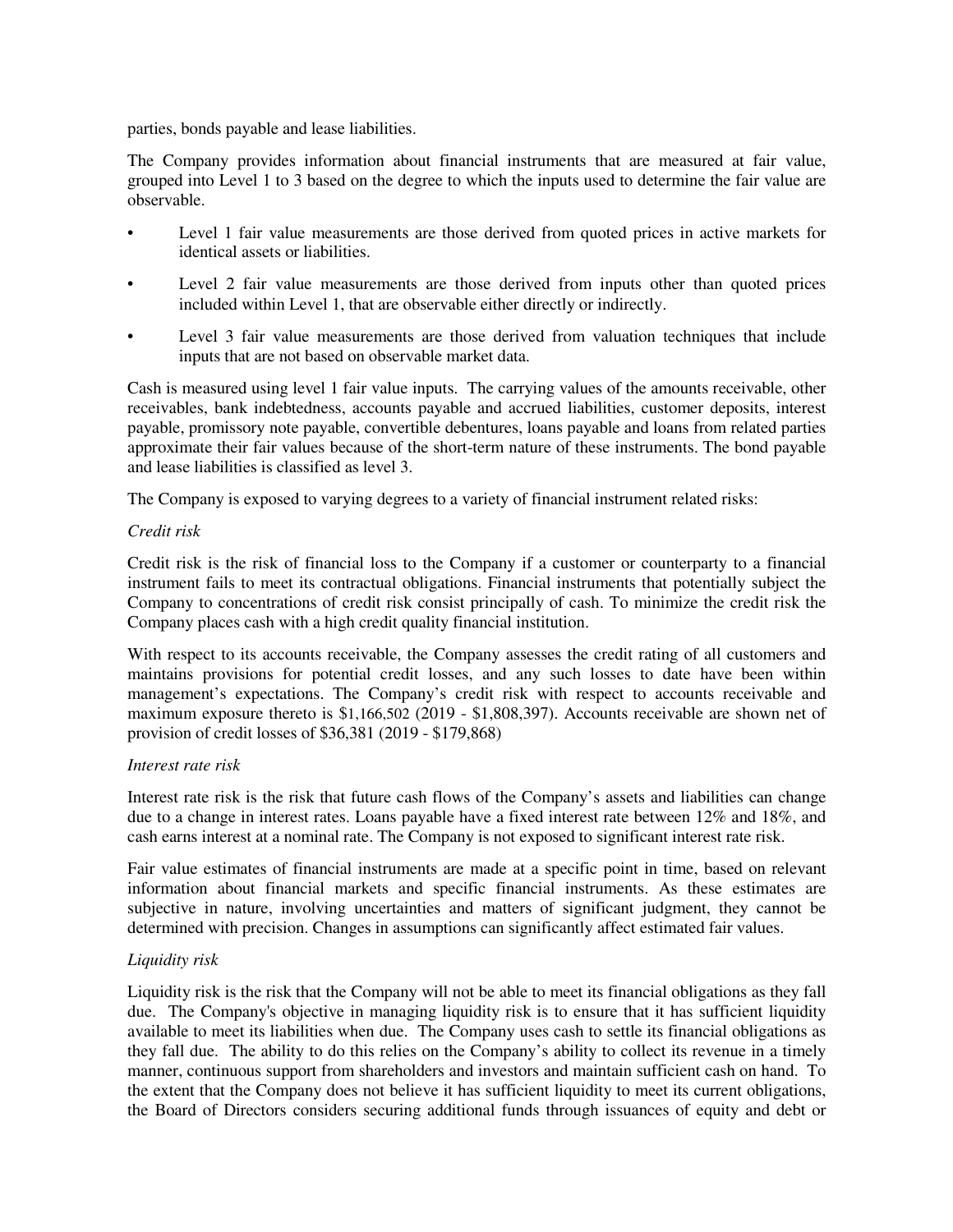partnering transactions.

The Company monitors its risk of shortage of funds by monitoring the maturity dates of existing trade and other accounts payable. The following table summarizes the maturities of the Company's financial liabilities as at December 31, 2020 based on the undiscounted contractual cash flows:

|                              | Carrying<br>amount | Contractual<br>cash flows | Less than<br>1 year | $1 - 3$<br>years | $4 - 5$<br>years | After 5<br>years |
|------------------------------|--------------------|---------------------------|---------------------|------------------|------------------|------------------|
|                              | \$                 | \$                        | \$                  | \$               | \$               | \$               |
| Accounts payable and accrued |                    |                           |                     |                  |                  |                  |
| <i>liabilities</i>           | 4,368,281          | 4,368,218                 | 4,368,281           |                  |                  |                  |
| Interest payable             | 650,278            | 650,278                   | 650,278             |                  |                  |                  |
| Loans payable                | 3,588,352          | 3,588,352                 | 3,444,497           | 143,855          |                  |                  |
| Loans from related parties   | 3,866,983          | 3,866,983                 | 3,866,983           | ٠                |                  |                  |
| Bonds payable                | 1,882,750          | 1,882,750                 | 1,882,750           |                  |                  |                  |
| Lease liability              | 1,685,678          | 3,313,033                 | 507,403             | 1,160,875        | 773,033          | 871,722          |
| Total                        | 16,042,322         | 17,669,614                | 14,720,192          | 1,304,730        | 773,033          | 871,722          |

The Company has a working capital deficiency as of December 31, 2020 of \$19,124,583. Customer deposits consist of funds received from customers in advance of Towers sold. As of December 31, 2020, the Company received \$5,621,307 (December 31, 2019 – \$8,526,085) in customer deposits.

### *Currency Risk*

The Company generates revenues and incurs expenses and capital expenditures primarily in Canada, Colombia, Argentina, USA and Mexico and is exposed to the resulting risk from changes in foreign currency exchange rates. Some administrative and head office related expenses are incurred in Canada. In addition, the Company holds financial assets and liabilities in foreign currencies that expose the Company to foreign exchange risks. A significant change in the currency exchange rates between the Canadian dollar relative to the Colombia Peso, Argentina Peso US dollars or Mexican Peso could have a material adverse effect on the Company's results of operations, financial position and/or cash flows. The Company has not hedged its exposure to currency fluctuations.

At December 31, 2020, the Company had the following financial instruments denominated in foreign currencies:

|                                   | Argentinean<br>Pesos | Colombian Pesos | <b>Mexican Pesos</b> | <b>United States Dollars</b> | Total       |
|-----------------------------------|----------------------|-----------------|----------------------|------------------------------|-------------|
|                                   | \$                   | D               | ъ                    | \$                           | \$          |
| Cash                              | 34,531               | 28,218          | 31,611               | (4, 454)                     | 89,907      |
| Amounts<br>receivable<br>Accounts | 90,045               | 144,491         | 364,285              |                              | 598,821     |
| payable                           | (442, 629)           | (981, 541)      | (665, 231)           | (913, 195)                   | (3,002,597) |
| Interest<br>payable               |                      | (5, 539)        | -                    |                              | (5, 539)    |
| Lease<br>liability                | (576, 868)           | (1,006,160)     | (102, 650)           | (102, 650)                   | (1,685,678) |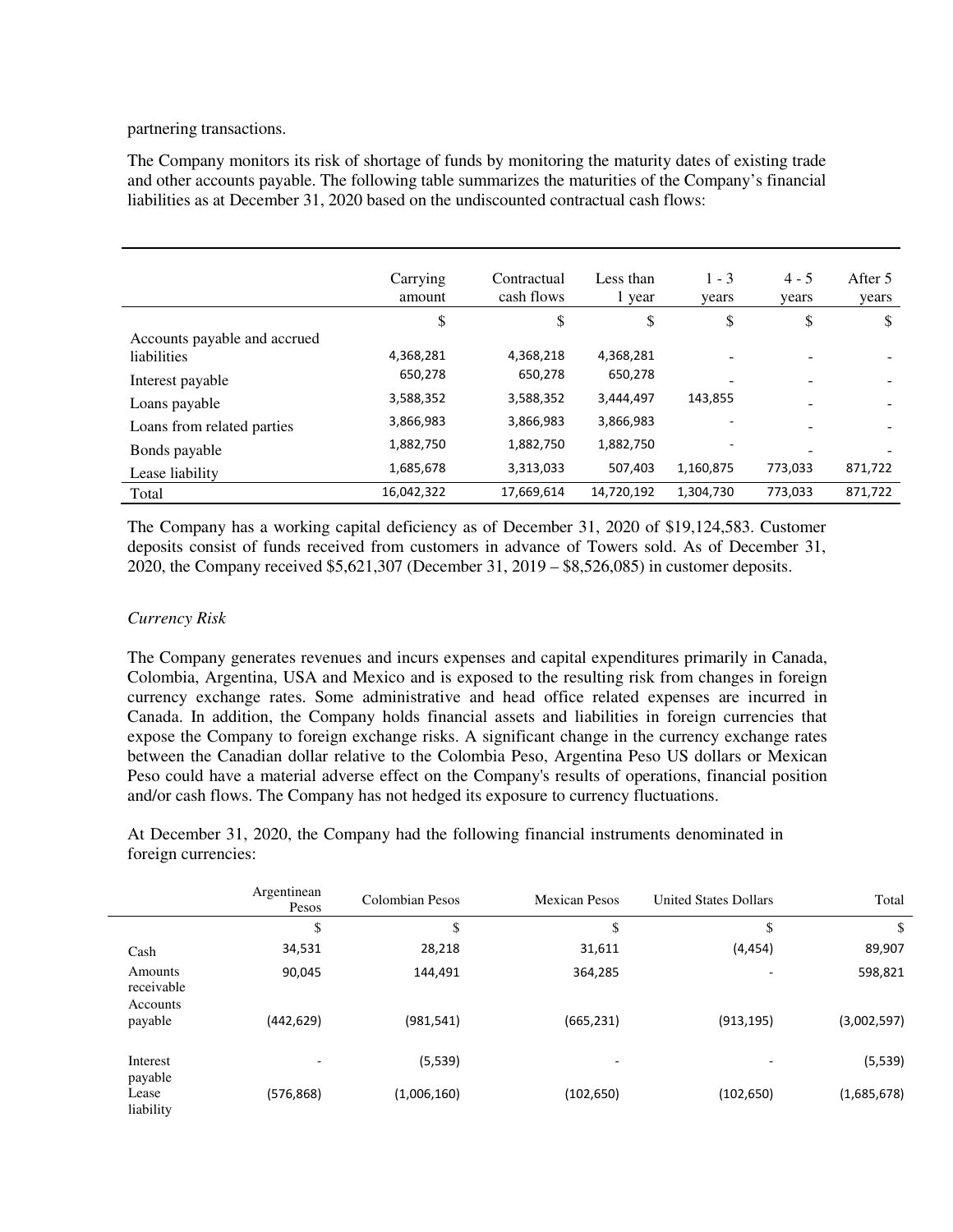| Loans<br>payable                 |                          | (1,614,063) | (148, 245)               |            | (1,762,308) |
|----------------------------------|--------------------------|-------------|--------------------------|------------|-------------|
| Loans from<br>related<br>parties | $\overline{\phantom{a}}$ | (18, 546)   | $\overline{\phantom{0}}$ |            | (18, 546)   |
| Net                              | (894, 921)               | (3,453,141) | (520, 229)               | (917, 649) | (5,785,940) |

### **1.14 Estimates**

The Company makes estimates and assumptions about the future that affect the reported amounts of assets and liabilities. Estimates and judgments are continually evaluated based on historical experience and other factors, including expectations of future events that are believed to be reasonable under the circumstances. Significant areas requiring the use of management estimates include the following:

(i) Intangible Assets – useful lives

The Company records intangible assets purchased in a business combination at their fair value. Determining fair value requires management to use estimates that could be material. Following initial recognition, the Company carries the value of intangible assets at cost less accumulated amortization and any accumulated impairment losses. Amortization is recorded on a straight-line basis based upon management's estimate of the useful life and residual value. The estimates are reviewed at least annually and are updated if expectations change as a result of technical obsolescence or legal and other limits to use. A change in the useful life or residual value will impact the reported carrying value of the intangible assets resulting in a change in related amortization expense.

(ii) Inputs into Black-Scholes model

The Company has applied estimates with respect to the valuation of shares issued for noncash consideration. Shares are valued first at the fair value of services received, and if this not readily determinable, at the fair value of the equity instruments granted at the date the Company receives the goods or services.

The Company measures the cost of equity-settled transactions with employees by reference to the fair value of services performed, and if the fair value of the services performed is not readily determinable, at the fair value of the equity instruments at the date at which they are granted. Estimating fair value for share-based compensation transactions requires determining the most appropriate valuation model, which is dependent on the terms and conditions of the grant. This estimate also requires determining the most appropriate inputs to the valuation model including the fair value of the underlying common shares, the expected life of the share option, volatility and dividend yield. The fair value of the underlying common shares is assessed as the quoted market price on grant date. The assumptions and models used for estimating fair value for share-based compensation transactions are discussed in Note 18. Actual results may differ from these estimates and assumptions.

The estimates and underlying assumptions are reviewed on an ongoing basis. Revisions to accounting estimates are recognized in the period in which the estimates are revised if the revision affects only that period or in the period of the revision and further periods if the review affects both current and future periods.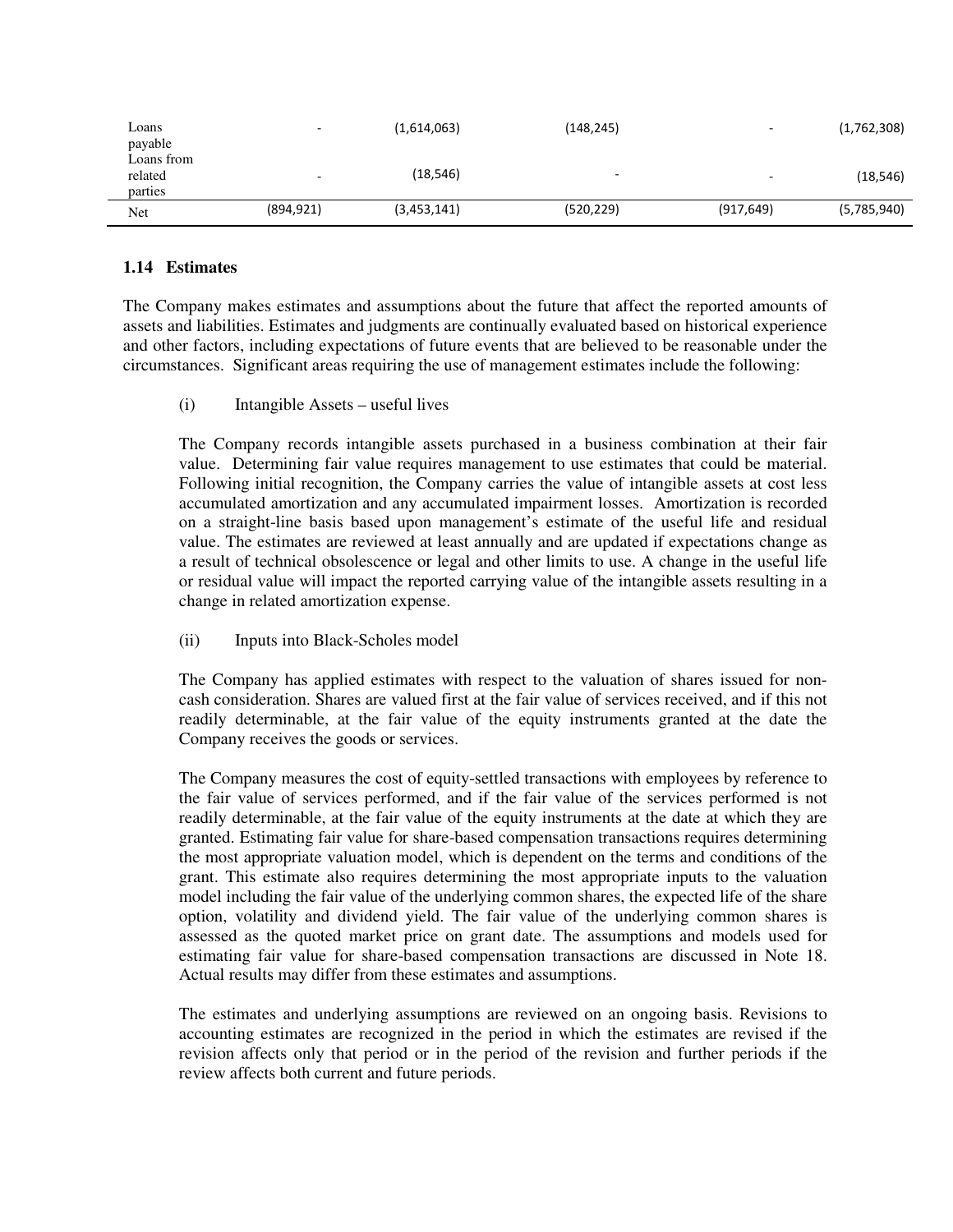(iii) Property and Equipment – useful lives

Amortization is recorded on a declining balance basis based upon management's estimate of the useful life and residual value. The estimates are reviewed at least annually and are updated if expectations change as a result of the physical condition, technical obsolescence or legal and other limits to use. A change in the useful life or residual value will impact the reported carrying value of towers and equipment resulting in a change in related amortization expense.

(iv) Incremental borrowing rate

The Company uses estimation in determining the incremental borrowing rate used to measure the lease liabilities. This rate represents the rate that the Company would incur to obtain the funds necessary to purchase the asset of a similar value, with similar payment terms and security in similar economic environment.

v) Allowance for credit losses

The Company provides for doubtful debts by analyzing the historical default experience and current information available about a customer's credit worthiness on an account by account basis. Uncertainty relates to the actual collectability of customer balances that can vary from the Company's estimation. At December 31, 2020, the Company has an allowance for doubtful accounts of \$36,381 (2019 –179,868).

vi) Discount rate used for convertible debentures

The carrying value of the convertible debentures is subject to management's estimates in determining an appropriate discount rate based on similar instruments with no conversion features.

vii) Recoverability of asset carrying values

Determining the amount of impairment of goodwill, intangible assets, and property and equipment requires an estimation of the recoverable amount, which is defined as the higher of fair value less the cost of disposal or value in use. Many factors used in assessing recoverable amounts are outside of the control of management and it is reasonably likely that assumptions and estimates will change from period to period.

viii) Fair value of assets acquired in a business combination

The determination of fair value of assets acquired requires management to make assumptions and estimates about future events. The assumptions and estimates with respect to determining the fair value of the assets acquired require judgment and include estimates of future cash flows.

# Use of Judgments

Critical accounting judgments are accounting policies that have been identified as being complex or involving subjective judgments or assessments with a significant risk of material adjustment in the year: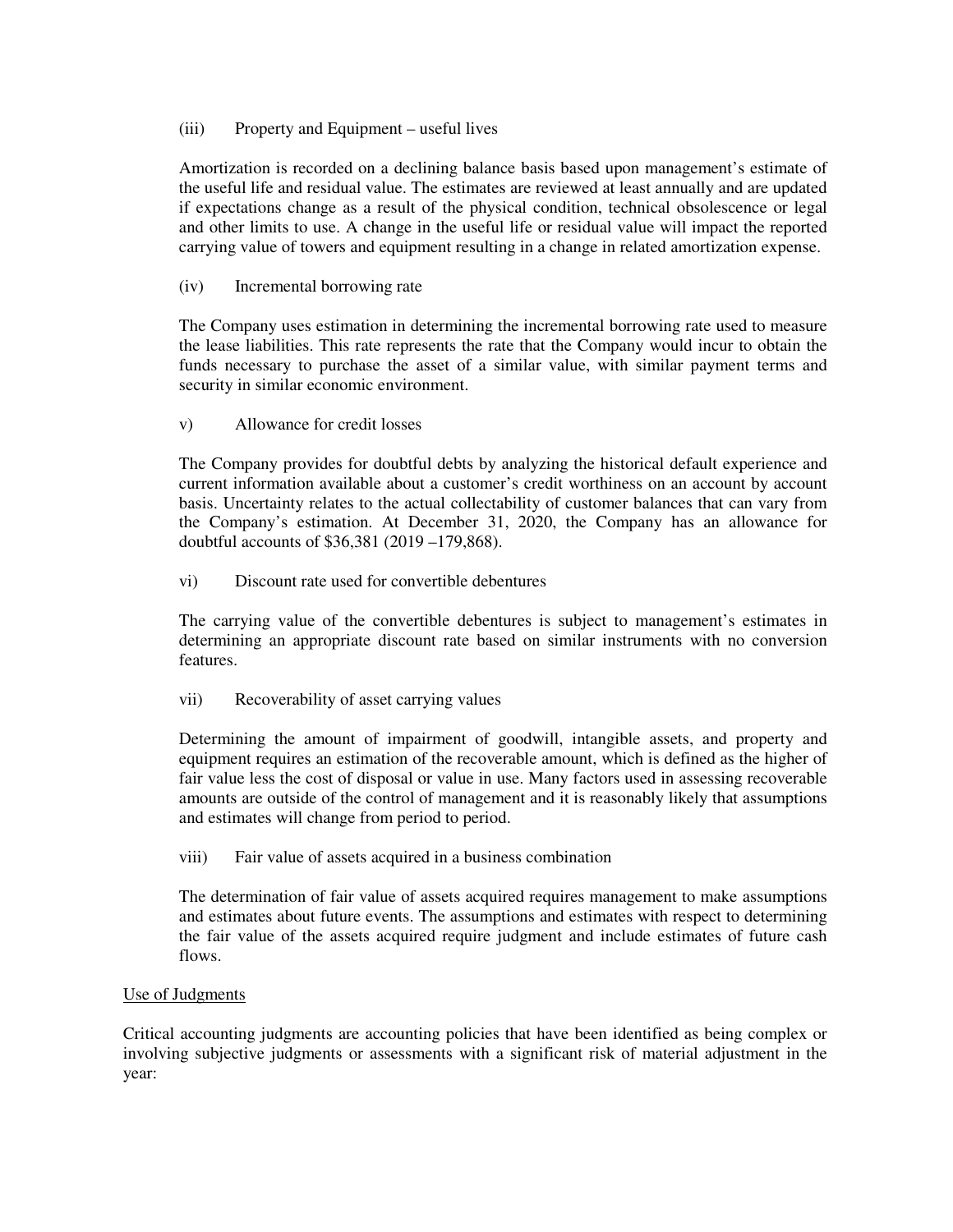### (i) Going concern

The assessment of whether the going concern assumption is appropriate requires management to take into account all available information about the future, which is at least, but not limited to, twelve months from the end of the reporting period. The Company is aware that material uncertainties related to events or conditions may cast significant doubt upon the Company's ability to continue as a going concern.

### (ii) Income taxes

The measurement of income taxes payable and deferred income tax assets and liabilities requires management to make judgments in the interpretation and application of the relevant tax laws. The actual amount of income taxes only becomes final upon filing and acceptance of the tax return by the relevant tax authorities, which occurs subsequent to the issuance of the consolidated financial statements.

# (iii) Determination of control in business acquisitions

The determination of the acquirer in business acquisitions is subject to judgment and requires the Company to determine which party obtains control of the combining entities. Management applies judgment in determining control by assessing the following three factors: whether the Company has power; whether the Company has exposure or rights to variable returns; and whether the Company has the ability to use its power to affect the amount of its returns. In exercising this judgment, management reviewed the representation on the Board of Directors and key management personnel, the party that initiated the transaction, and each of the entities' activities.

The assessment of whether an acquisition constitutes a business is also subject to judgment and requires the Company to review whether the acquired entity contains all three elements of a business, including inputs, processes and the ability to create output.

(iv) Intangible Assets – impairment

The application of the Company's accounting policy for intangible assets expenditures requires judgment in determining whether it is likely that future economic benefits will flow to the Company, which may be based on assumptions about future events or circumstances. Estimates and assumptions may change if new information becomes available. If, after expenditures are capitalized, information becomes available suggesting that the recovery of expenditures is unlikely, the amount capitalized is written off in profit or loss in the period the new information becomes available.

# (v) Compound financial instruments

In accordance with the substance of the contractual arrangement, convertible debentures are compound financial instruments that are accounted for separately by their components: a financial liability and an equity instrument.

The identification of convertible debenture components is based on interpretations of the substance of the contractual arrangement and therefore requires judgment from management.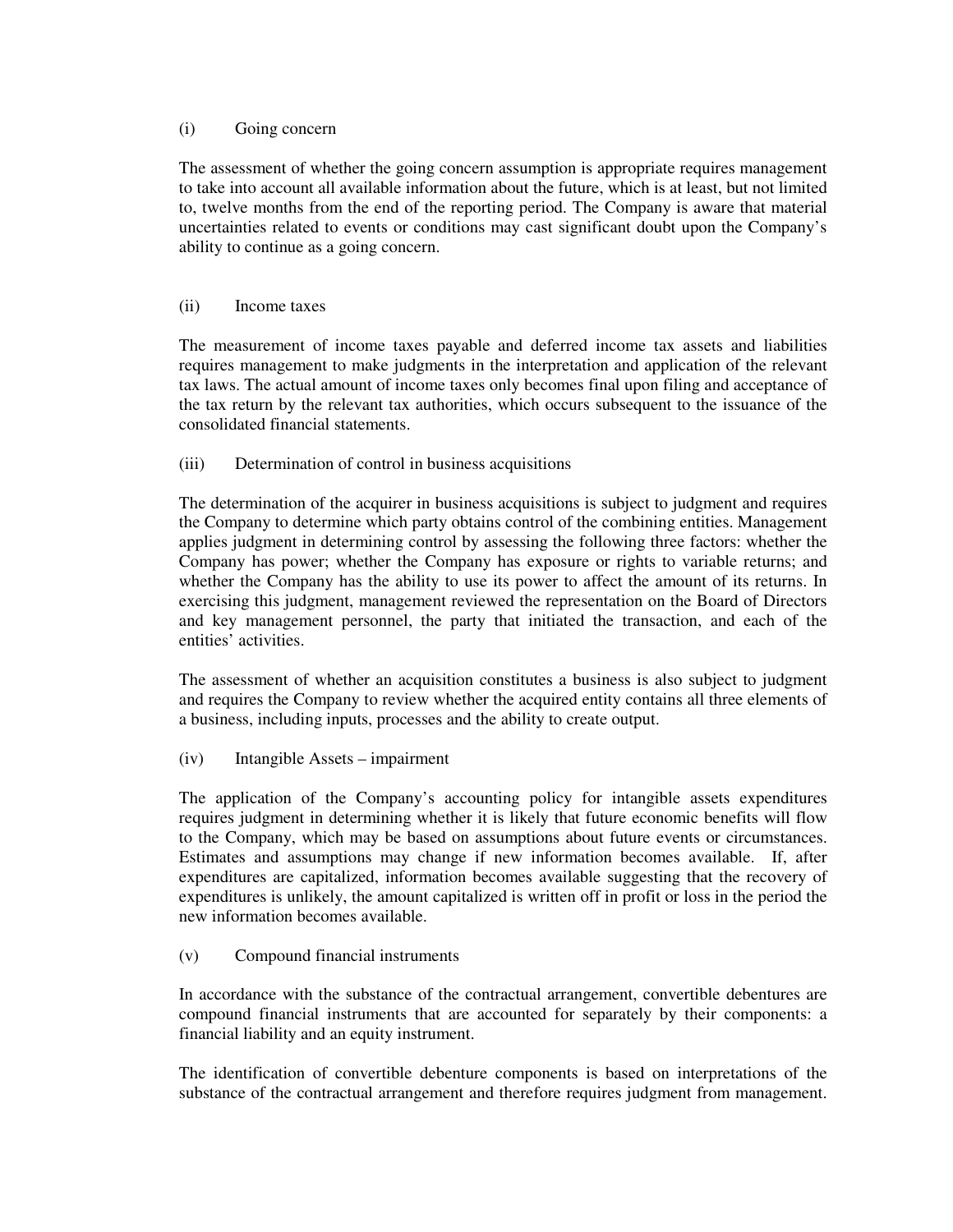The separation of the components affects the initial recognition of the convertible debenture at issuance and the subsequent recognition of interest on the liability component. The determination of the fair value of the liability is also based on a number of assumptions, including contractual future cash flows, discount factors and the presence of any derivative financial instruments.

# (vi) Asset held-for-sale and discontinued operations

 Judgment is required in determining whether an asset meets the criteria for classification as "assets held for sale" in the consolidated statements of financial position. Criteria considered by management include the existence of and commitment to a plan to dispose of the assets, the expected selling price of the assets, the expected timeframe of the completion of the anticipated sale and the period of time any amounts have been classified within assets held for sale. The Company reviews the criteria for assets held for sale each period and reclassifies such assets to or from this financial position category as appropriate. In addition, there is a requirement to periodically evaluate and record assets held for sale at the lower of their carrying value and fair value less costs to sell.

Judgment is applied in determining whether disposal groups represent a component of the entity, the results of which should be recorded as discontinued operations in the consolidated statements of comprehensive loss.

(vii) Property and Equipment and intangibles - impairment

At the end of each reporting period, management makes a judgment whether there are any indications of impairment of its property and equipment and intangibles. If there are indications of impairment, management performs an impairment test on a cash-generating unit basis. The impairment test compares the recoverable amount of the asset to its carrying amount. The recoverable amount is the higher of the asset's value in use (present value of the estimated future cash flows) and its estimated fair value less costs of disposal.

(viii) Determination of functional currency and hyperinflationary economies

The determination of the functional currency for the Company and its subsidiaries was based on management's judgment of the underlying transactions, events and conditions relevant to each entity. The determination of whether an entity operates in a hyperinflationary economy was based on management's judgment of the underlying economic condition of the country the entity operates in.

(ix) Application of IFRS 16

The Company applies judgment in determining whether the contract contains an identified asset, whether the Company has the right to control the asset, and the lease term. The lease term is based on considering facts and circumstances, both qualitative and quantitative, that can create economic incentive to exercise renewal options.

(x) Modification versus extinguishment of financial liability